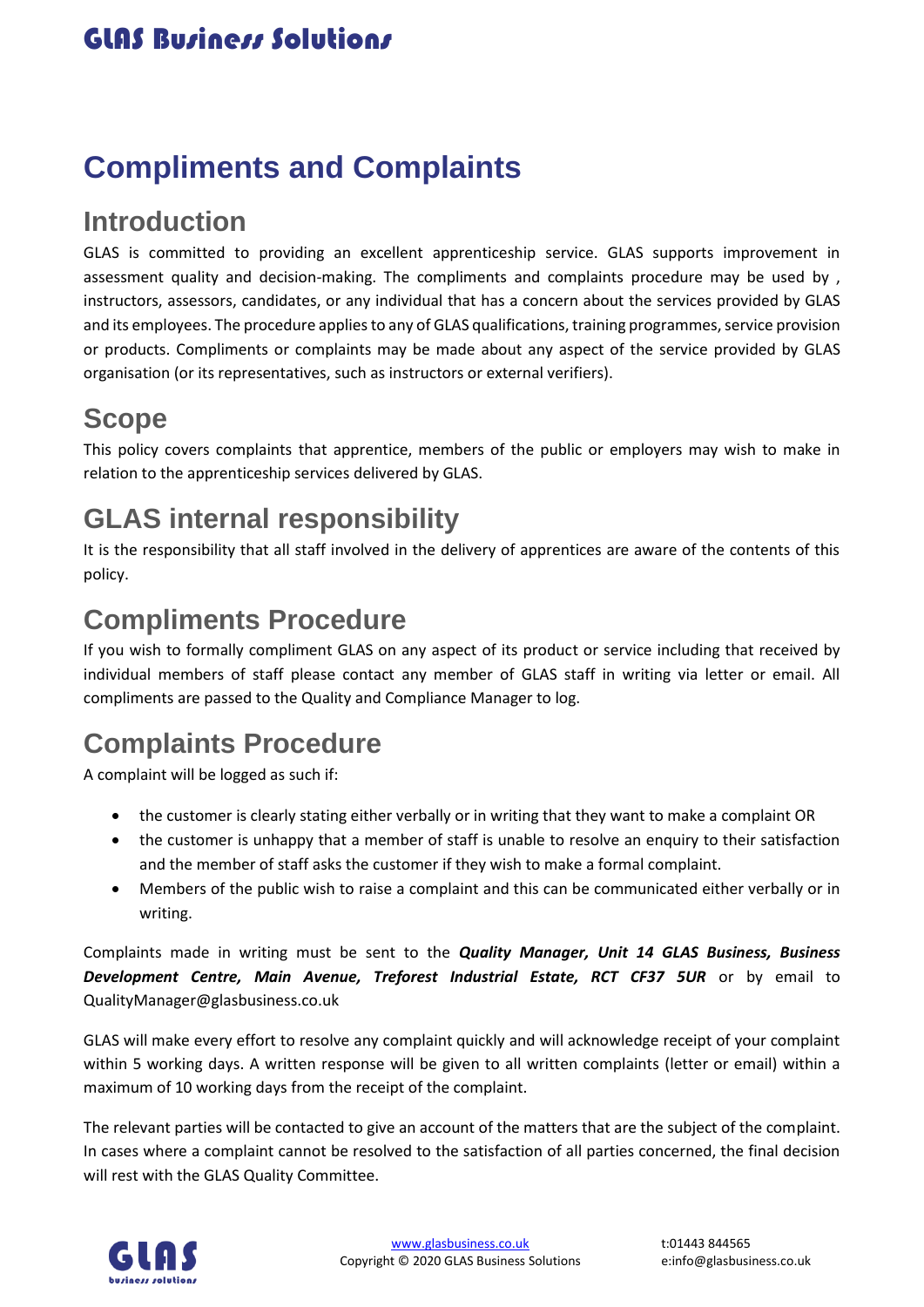### **GLAS Business Solutions**

The Quality committee has a company director and a member of the governance team. It is chaired by the Quality Manager

# **Confidentiality**

All information obtained within the process of the complaint will be held in accordance with Data Protection legislation.

Information about members of the public making complaints, and individuals against whom complaints are made, will be dealt with sensitively and will be kept confidential, except where the disclosure is necessary to progress the complaint or implement a decision on the complaint, or where it is required by law or in the public interest.

In submitting a complaint, the complainant understands that their complaint will be shared with the staff member responsible for conducting the investigation into the matters raised, and that the content of their complaint may need to be disclosed to relevant staff in order for the complaint to be investigated and/or resolution sought. Also, it must be understood that an individual against whom a complaint is made has the right to be made aware of any allegations and evidence against them. If there are elements of a complaint which are particularly sensitive and the member of the public has concerns about their confidentiality, they are welcome to raise this with the Quality Manager, who will discuss if / how disclosure can be minimised.

Complainants should avoid disclosing unnecessary personal information (e.g. medical conditions etc.) in their complaint unless they feel that it is relevant to the issues raised. Complainants must also avoid disclosing personal data of another person/s in their complaint unless they have been given permission by them to do so.

# **Upheld complaints**

If any part of a complaint is upheld, GLAS will respond to the complainant accordingly and give due consideration to how we can improve our service and arrangements. For example, by reviewing our procedures to assess the impact on our arrangements and assessment process (if relevant) or arranging for staff training. In extreme circumstances, internal disciplinary procedures may be exercised.

### **Governance of Customer Complaints**

The Quality Manager must inform all members of the Governance Board that a complaint has been received, this is through email.

The Quality committee, that deals with complaints must have at least one company director and one member of the governance board. It is chaired by the Quality Manager

# **End Point Assessment - Grading Appeals**

As an apprentice you may also consider appealing an End Point Assessment (EPA) grading decision: The apprenticeship is graded by an Independent Assessor working for the relevant End-point Assessment Organisation (EPAO). They are subject matter experts and make a judgement based on the work / projects you submit, and the professional discussions held with you. Should you wish to appeal or challenge the grading please contact the Quality Manager at GLAS for the information on how to do this